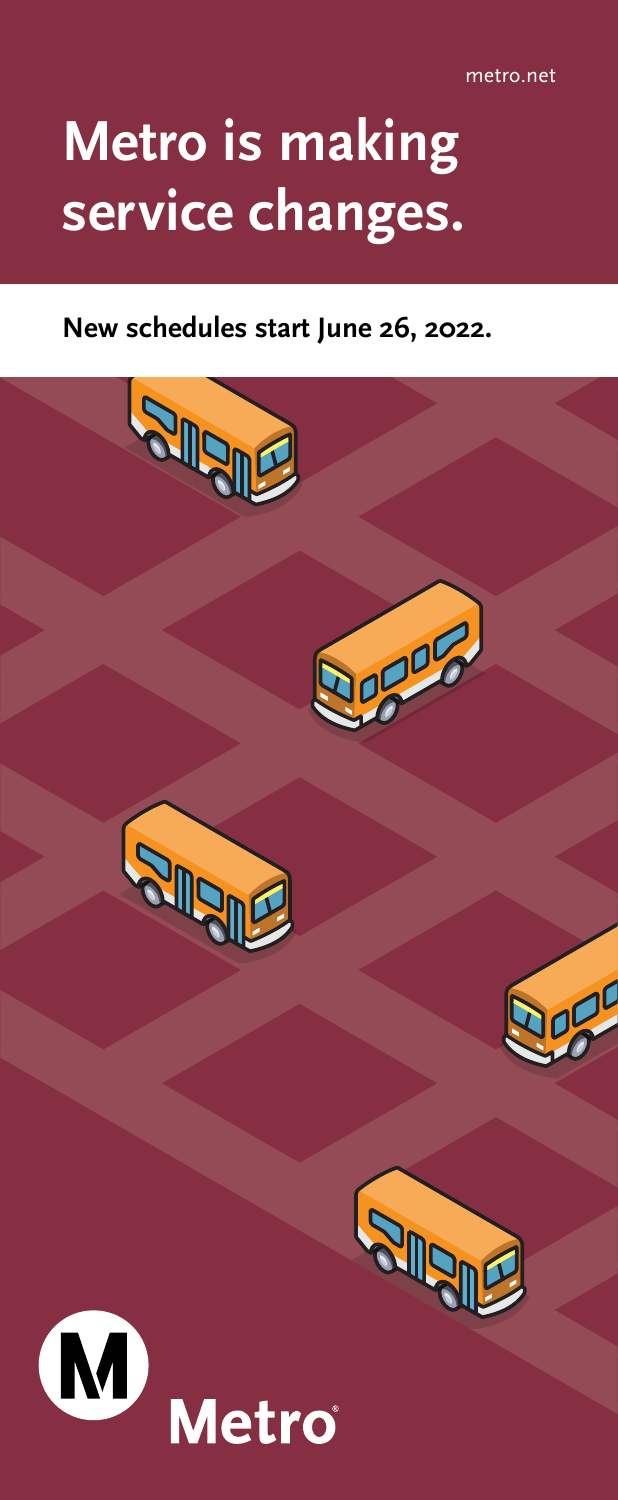**Metro is making service changes to most bus lines starting on Sunday, June 26, to provide our riders with more reliable and predictable service. The changes will add more frequent service restored to the busiest bus lines. For more details, check specific bus line schedules at** *metro.net/mybus***.**

**The following lines will have route modifications:**

4, 30, 33, 70, 106, 154, 164, 165, 605, 690 and L Line Shuttle.

Line 130 will be discontinued.

**The following lines will have revised schedules weekdays, Saturday and Sunday to improve service reliability:**

4, 16, 20, 30, 33, 81, 92, 94, 117, 150, 152, 154, 182, 204, 206, 222, 232, 236, 267, 603, 605, 690 and 720

**The following lines will have revised schedules weekdays to improve service reliability:**

2, 10, 14, 20, 35/38, 37, 45, 48, 51, 53, 55, 60, 66, 70, 78, 81, 92, 102, 105, 108, 115, 117, 120, 125, 128, 152, 155, 161, 164, 165, 166, 167, 169, 205, 207, 210, 212, 217, 230, 240, 251, 260, 265, 487/489, 501, 577, 602, 754 and 761

**The following lines will have revised schedules Saturday to improve service reliability:**

40, 51, 60, 70, 102, 105, 108, 111, 115, 162, 164, 205, 207, 258, 344, 460 and 754

**The following line will have revised schedules Sunday only to improve service reliability:**

258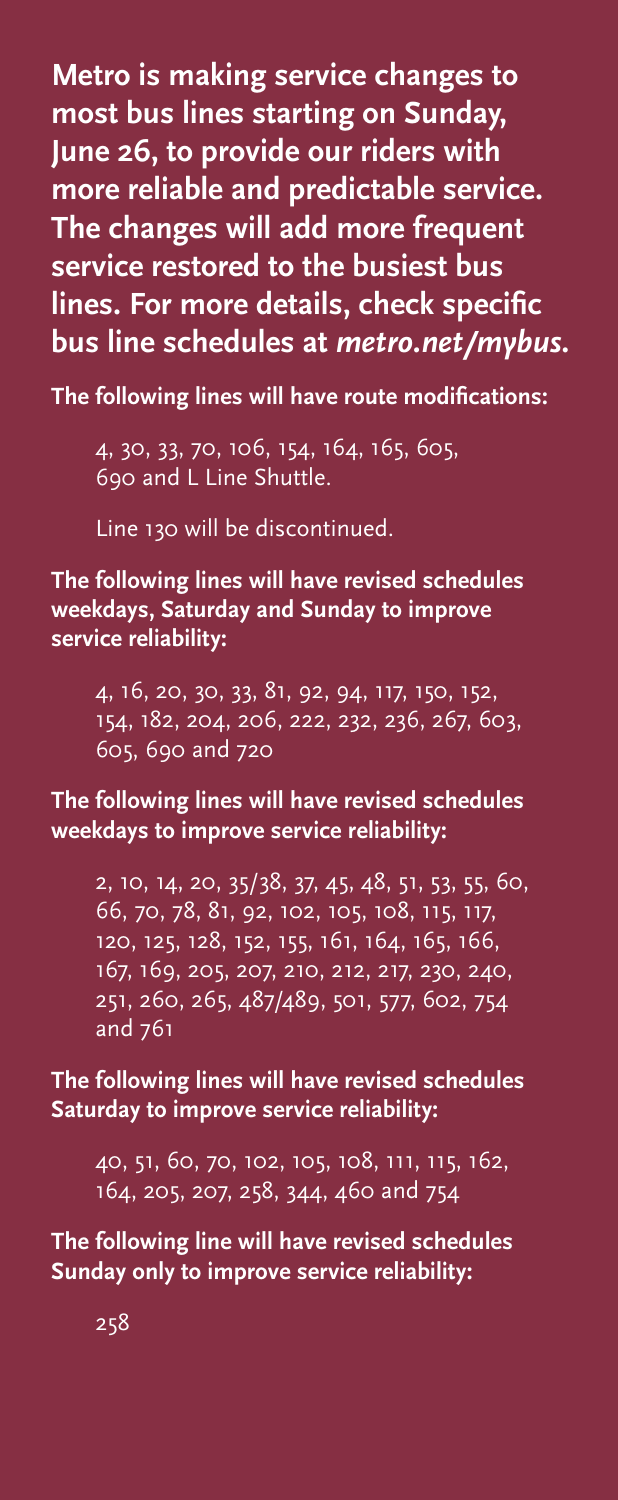**2** – Improve weekday peak period frequency from every 10 minutes to every 7.5 minutes. Revised schedule weekday to improve service reliability.

**4** – New western terminus is located at 6th St north of Santa Monica Bl in Santa Monica, with updated route and stops. Revised schedule weekdays, Saturday and Sunday to improve service reliability.

**16** – Revised schedule weekdays, Saturday and Sunday to improve service reliability. Weekday peak period frequency improves, changing from every 7–7.5 minutes to every 5–6 minutes.

**28** – Weekday peak period frequency improves, changing from every 10 minutes to every 6–8 minutes, and changes weekday midday from every 12 minutes to every 10 minutes.

**30** – Updated route northeast of downtown LA proceeds direct via 1st St in both directions (no longer Vignes St, Temple St, Judge John Aiso St) due to completed construction. Revised schedule weekdays, Saturday and Sunday to improve service reliability.

**33** – New western terminus at 5th St north of Santa Monica Bl in Santa Monica, with updated route and stops. Revised schedule weekdays, Saturday and Sunday to improve service reliability. Weekday frequency improves, changing from every 10 minutes to every 7.5 minutes, and Saturday and Sunday frequency changes from every 12 minutes to every 10 minutes.

**51** – Revised schedules weekdays and Saturday to improve service reliability. Improve weekday peak period frequency from every 6 minutes to every 5 minutes.

**66** – Revised schedule weekdays to improve service reliability. More trips weekdays, Saturday and Sunday for additional capacity.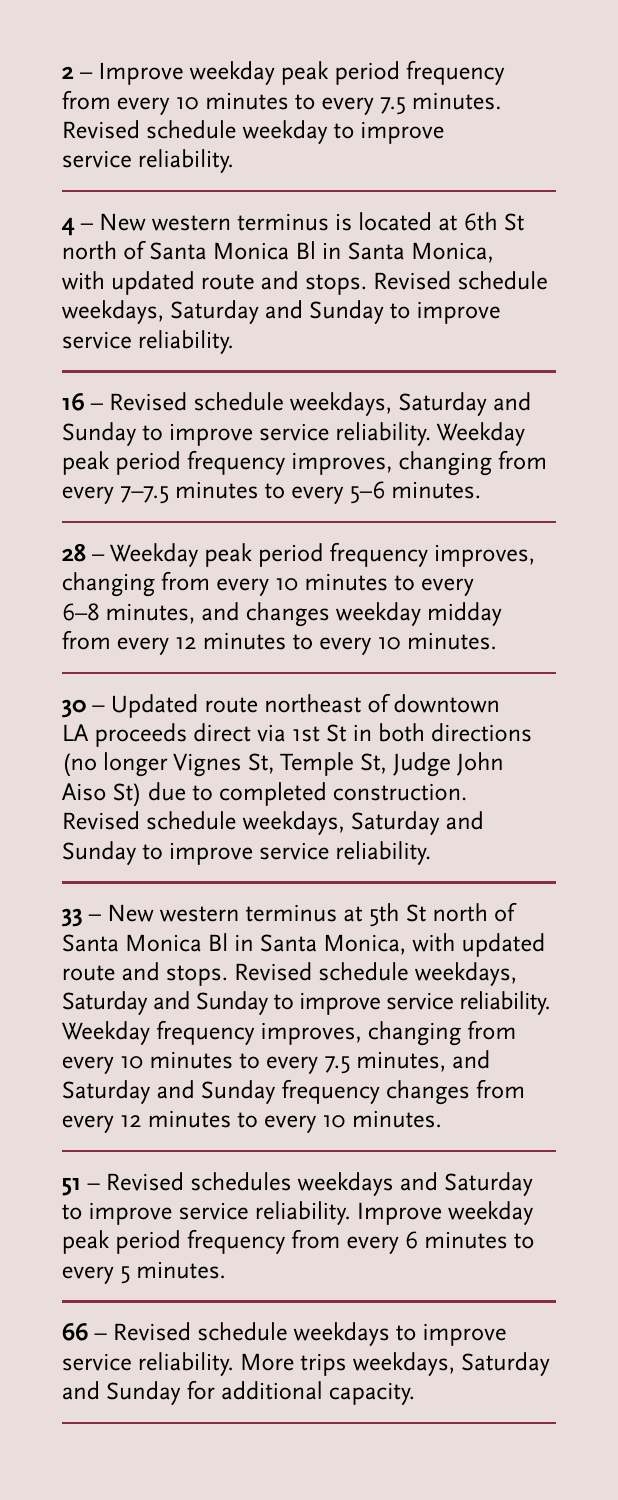**70** – Revised schedules weekdays and Saturday to improve service reliability. Updated route in south end of downtown LA, westbound via Grand Av & 18th St, eastbound via 17th & Olive St (matches Lines 76, 78).

**81** – Revised schedules weekdays, Saturday and Sunday to improve service reliability. Weekday frequency improves, changing from every 15–20 minutes to consistently every 15 minutes.

**92** – Revised schedules weekdays, Saturday and Sunday to improve service reliability. Saturday and Sunday service frequency improves, changing from every 40–45 minutes to every 30 minutes.

**106** – Revised route northeast of downtown LA, direct via 1st St in both directions (no longer Vignes St, Temple St) due to completed construction.

**111** – Weekday frequency improves, changing from every 12 minutes to every 10 minutes. Revised schedule Saturday to improve service reliability.

**115** – Revised schedules weekdays and Saturday to improve service reliability.

**125** – Revised schedule weekdays, with midday frequency adjusted from every 20 minutes to every 30 minutes, based on ridership and to improve service reliability.

**130** – Line becomes Long Beach Transit Route 141 with same route and similar schedule to Metro Line 130, coordinated with Torrance Transit Line 13 at Artesia A Line (Blue) Station.

**150** – Revised schedules weekdays, Saturday and Sunday to improve service reliability. Weekday peak period frequency improves, changing from every 24 minute to 20 minutes. Saturday and Sunday frequency improves, changing from every 45 minutes to every 30 minutes.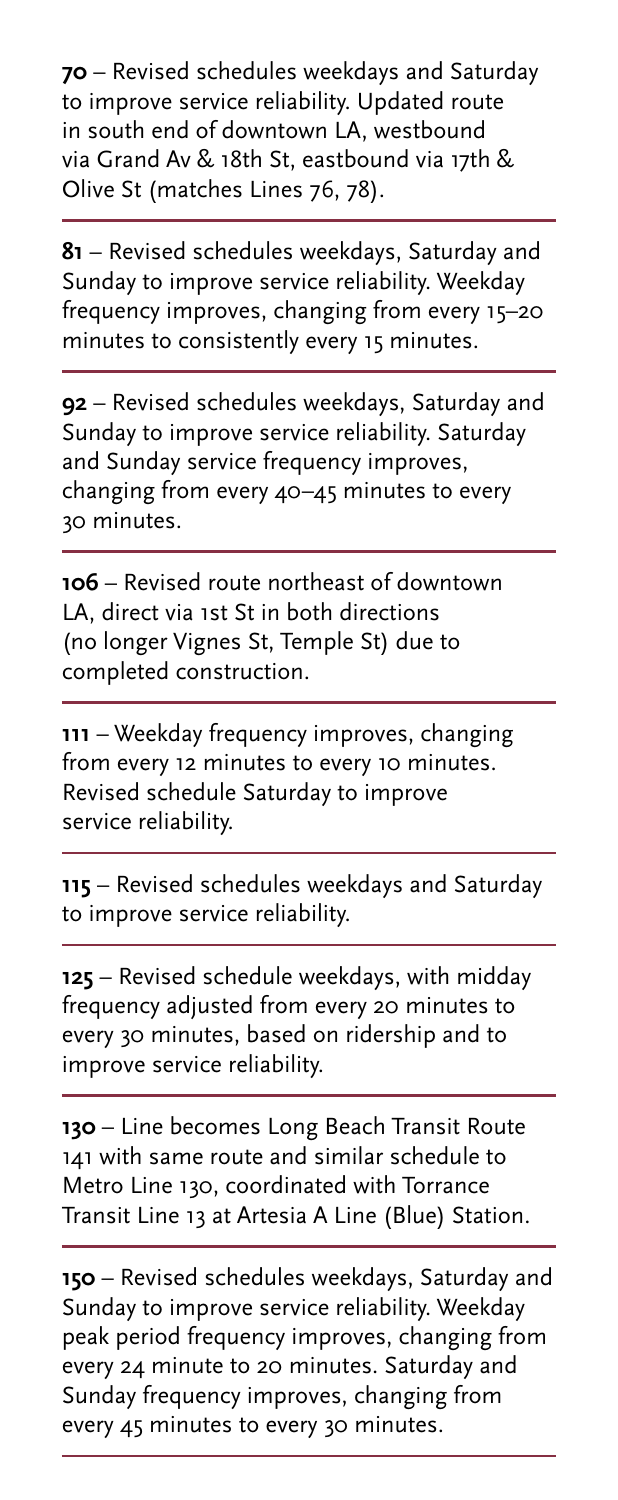**154** – This line will return to its previous route via the reopened Burbank Bl bridge over I-5 freeway. Revised schedules weekdays, Saturday and Sunday to improve service reliability.

**164** – Updated Line 164 route will no longer travel west of Platt Av due to low ridership (this area will still be served by Line 169). Line 164 will travel eastbound via Platt Av, Vanowen St, Fallbrook Av to Victory Bl. Revised schedules weekdays and Saturday to improve service reliability.

**165** – Updated Line 165 route no longer travels west of Platt Av due to low ridership (this area will be served by Line 169). Westbound Line 165 will travel via Vanowen St, left on Fallbrook Av, right on Victory Bl and right on Platt Av. Revised schedule weekdays to improve service reliability. Weekday frequency improves, changing from every 15–20 minute to every 15 minutes, with westbound every 8 minutes during morning peak period for school ridership.

**177** – Revised schedule weekdays, with frequency changing to every 60 minutes instead of every 30 minutes due low ridership.

**182** – Revised schedules weekdays, Saturday and Sunday to improve service reliability. New bus stops at Fletcher Dr at Av 32 in both directions.

**204** – Weekday frequency improves, changing from every 12 minutes to every 10 minutes. Revised schedules weekdays, Saturday and Sunday to improve service reliability.

**212** – Revised schedule weekdays with more trips added to improve service reliability and capacity.

**230** – Revised schedule weekdays to improve service reliability. Saturday frequency improves, changing from every 45 minutes to every 35 minutes.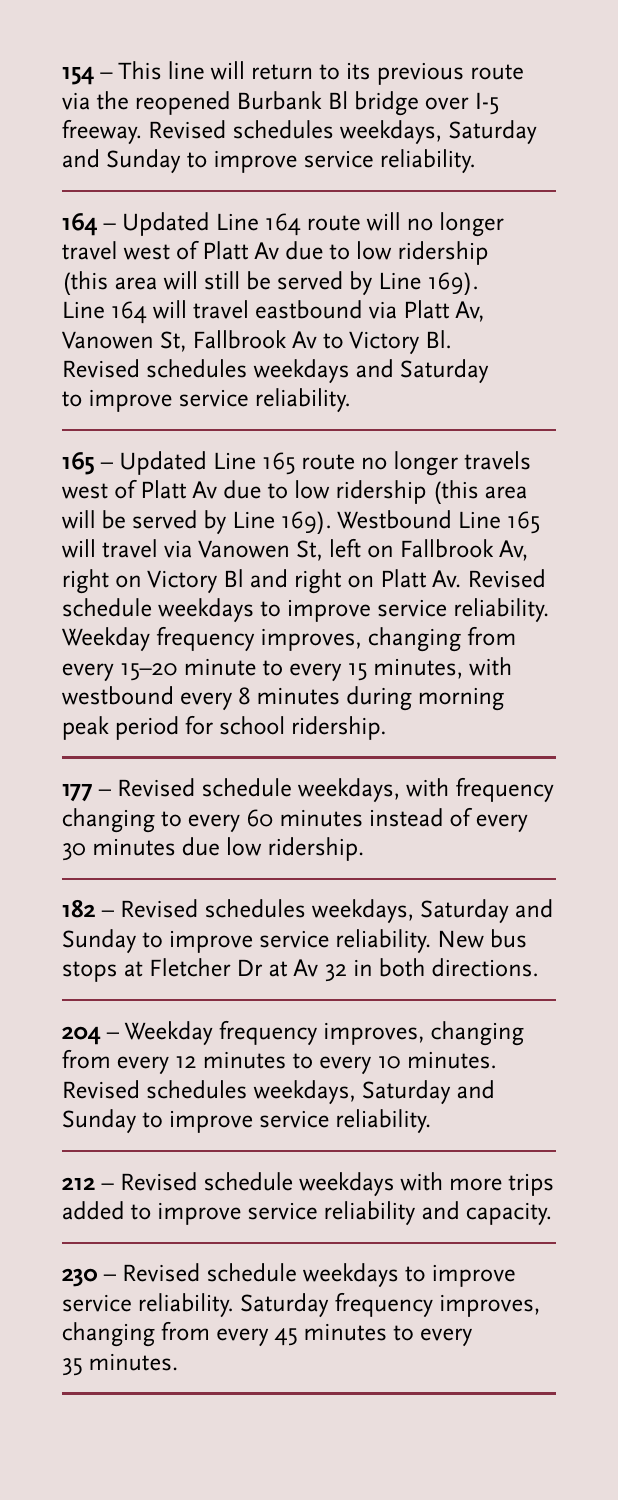**232** – Revised schedules weekdays, Saturday and Sunday to improve service reliability, with weekday peak service adjusted from every 15 minutes to every 20 minutes.

**233** – Weekday peak period frequency improves, changing from every 12 minutes to every 10 minutes.

**251** – Weekday peak period frequency improves, changing from every 9–10 minutes to every 7.5 minutes. Revised schedule weekdays to improve service reliability.

**501** – Revised schedule weekdays, with frequency adjusted to every 30 minutes peak periods weekdays, instead of every 20 minutes based on ridership and to improve service reliability.

**577** – Revised schedule weekdays, with frequency changing to every 45 minutes instead of 30 minutes, based on ridership levels and to help ensure service operates reliably.

**603** – Revised schedules weekdays, Saturday and Sunday, with weekday and Saturday frequency changing from every 12 minutes to every 15 minutes, to match ridership and to improve reliability.

**605** – Revised schedules, with weekday frequency changing to every 20 minutes instead of every 15 minutes, and Saturday/Sunday frequency changing to every 40 minutes instead of 20 minutes, based on ridership levels and to help ensure service operates reliably. Southbound route information is updated to show the correct route via Mission Rd instead of State St.

**690** – Weekday peak period frequency improves, changing from every 50 minutes to every 25 minutes between Sylmar Station and Olive View Medical Center. Revised schedules weekdays, Saturday and Sunday to improve service reliability. At Olive View Medical Center, all Line 690 trips